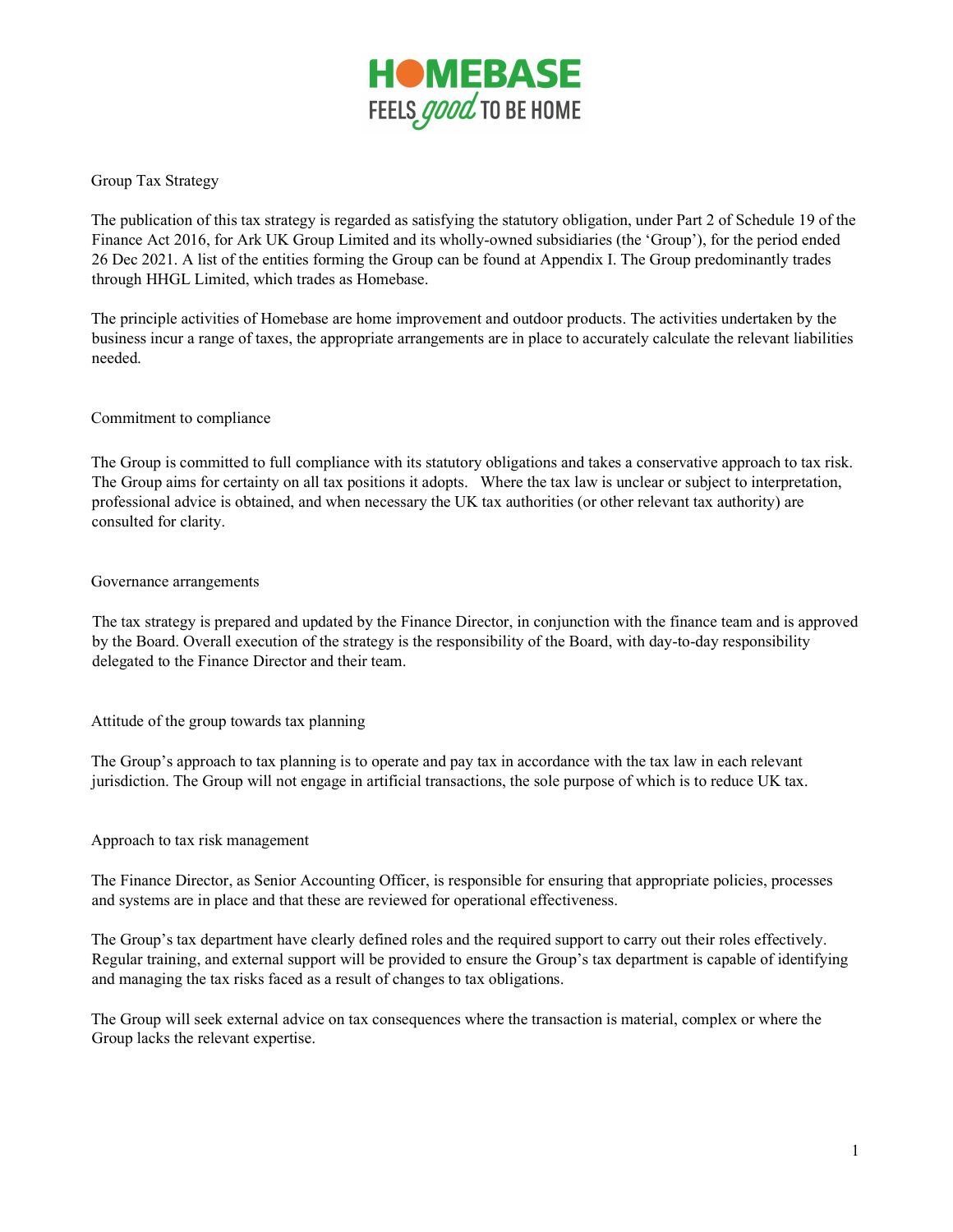

Relationship with HMRC

The Group seeks to adopt a transparent and collaborative relationship with the UK tax authorities (HM Revenue and Customs). In particular, the Group seeks to:

- $\Box$  engage in full, open and early dialogue with the UK tax authorities to discuss tax planning, strategy, risks and significant transactions;
- $\Box$  make fair, accurate and timely disclosure in correspondence and returns, and respond to queries and information requests in a timely fashion;
- $\Box$  resolve issues with the UK tax authorities in real time and before returns are filed if possible, and where disagreements arise, work with the UK tax authorities to resolve issues by agreement (where possible);
- $\Box$  be open and transparent about decision making and governance;
- $\Box$  have reasonable grounds to believe that transactions are structured to give a tax result which is not inconsistent with their economic consequences (unless specific legislation anticipates that result), nor contrary to the intentions of Parliament; and
- $\Box$  interpret the relevant laws in a reasonable way.

26th December 2021